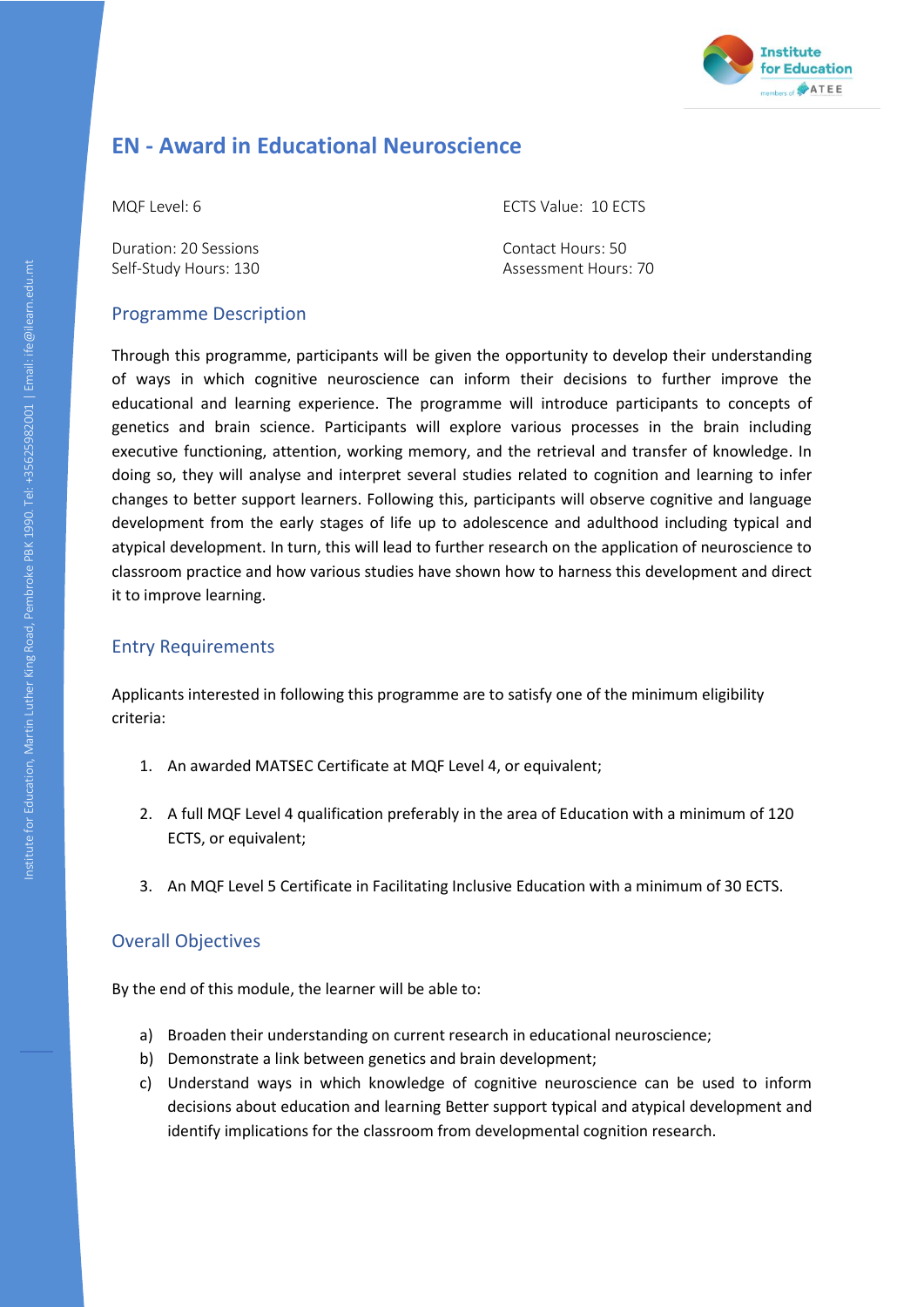

## Programme Structure and Mode of Delivery

This programmes adopts a blended approach to teaching and learning. It is composed of the three modules:

- The Brain and Genetics: An Introduction to Educational Neuroscience (3 ECTS);
- Cognitive Neuroscience and Learning (4 ECTS);
- Developmental Neuroscience (3 ECTS).

For further details regarding delivery and assessment kindly refer to the individual module descriptors below and the IfE Portal.

#### Certification

Upon successful completion of this module, course participants will be conferred an accredited certification.

## Further Learning Opportunities and Career Progression

Upon successful completion of this module, course participants may use certification conferred to apply for Recognition of Prior Learning for accredited programme. Teachers may also use this certification in their application for accelerated progression.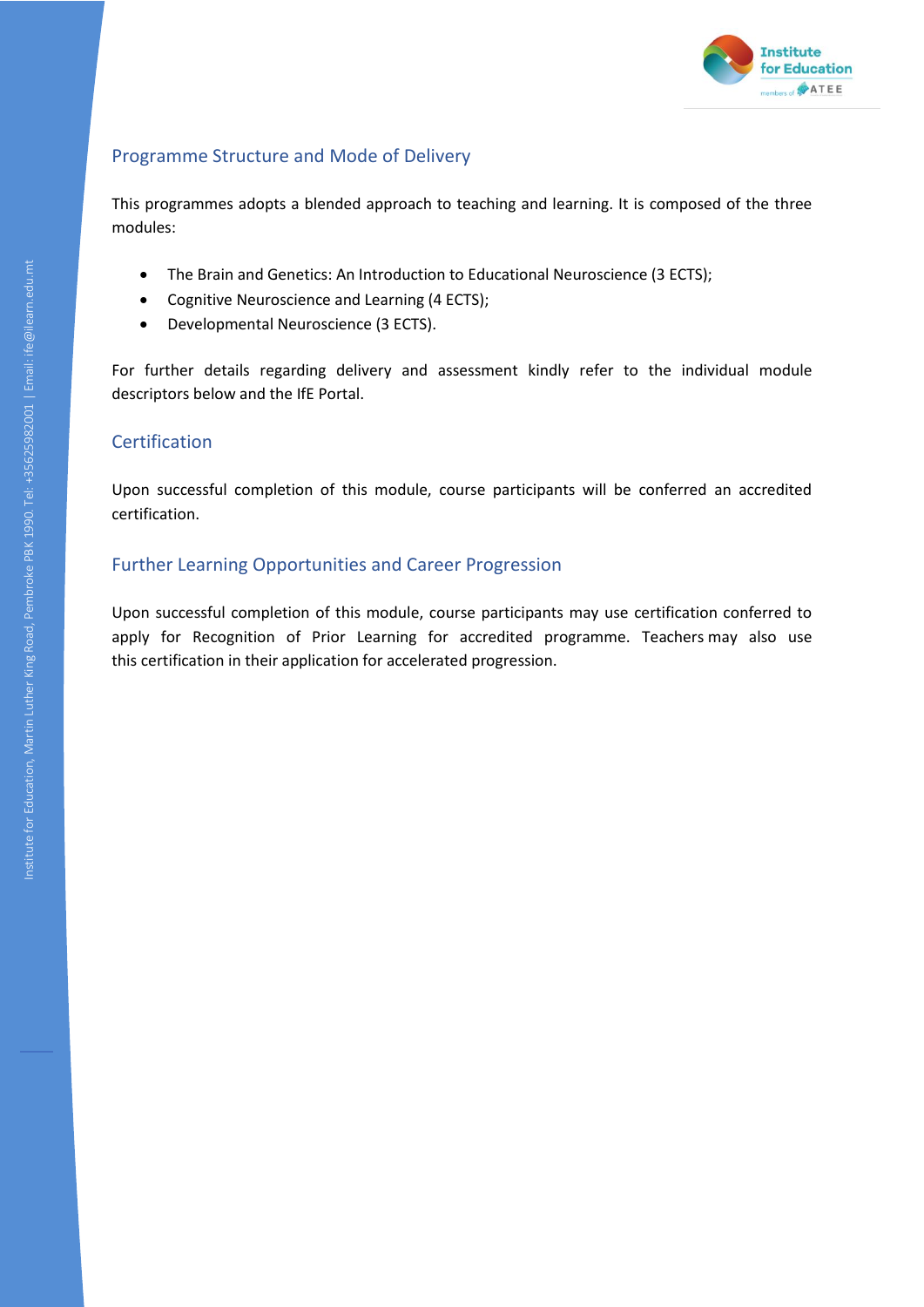

# **EN01 The Brain and Genetics: An Introduction to Educational Neuroscience**

Duration: 6 Sessions Contact Hours: 15

MQF Level: 6 ECTS Value: 3 ECTS

Self-Study Hours: 40 **Assessment Hours: 20** Assessment Hours: 20

## Module Description

The aim of this module is to introduce participants to concepts of genetics and brain science which forms a part of the fundamental knowledge in the field of educational neuroscience. Through this module, participants will develop the ability to critically engage with and discuss present issues in neuroscience and their application to educational settings, including the shortfall of this field in creating a direct bridge with educational practice.

## Overall Objectives and Outcomes

By the end of this module, the learner will be able to:

## Competences

- a) Extend current research on cognitive development to professional practice and scrutinise the link between science and classroom practice;
- b) Develop an introductory understanding of human central nervous system and genetics;
- c) Establish an independent appreciation of cognitive research and links to pedagogy;

## Knowledge

- a) Outline the different functions of nervous system and brain regions;
- b) Determine the role molecular genetics plays in cognitive development;
- c) Identify different neuroimaging techniques;
- d) Determine the role of working memory and executive functioning.

#### Skills

- a) Evaluate the functions of the brain / CNS and their role in learning and development;
- b) Critically review how nature / nurture interplays with brain development;
- c) Use research in cognitive neuroscience to evaluate and make judgements about classroom practice;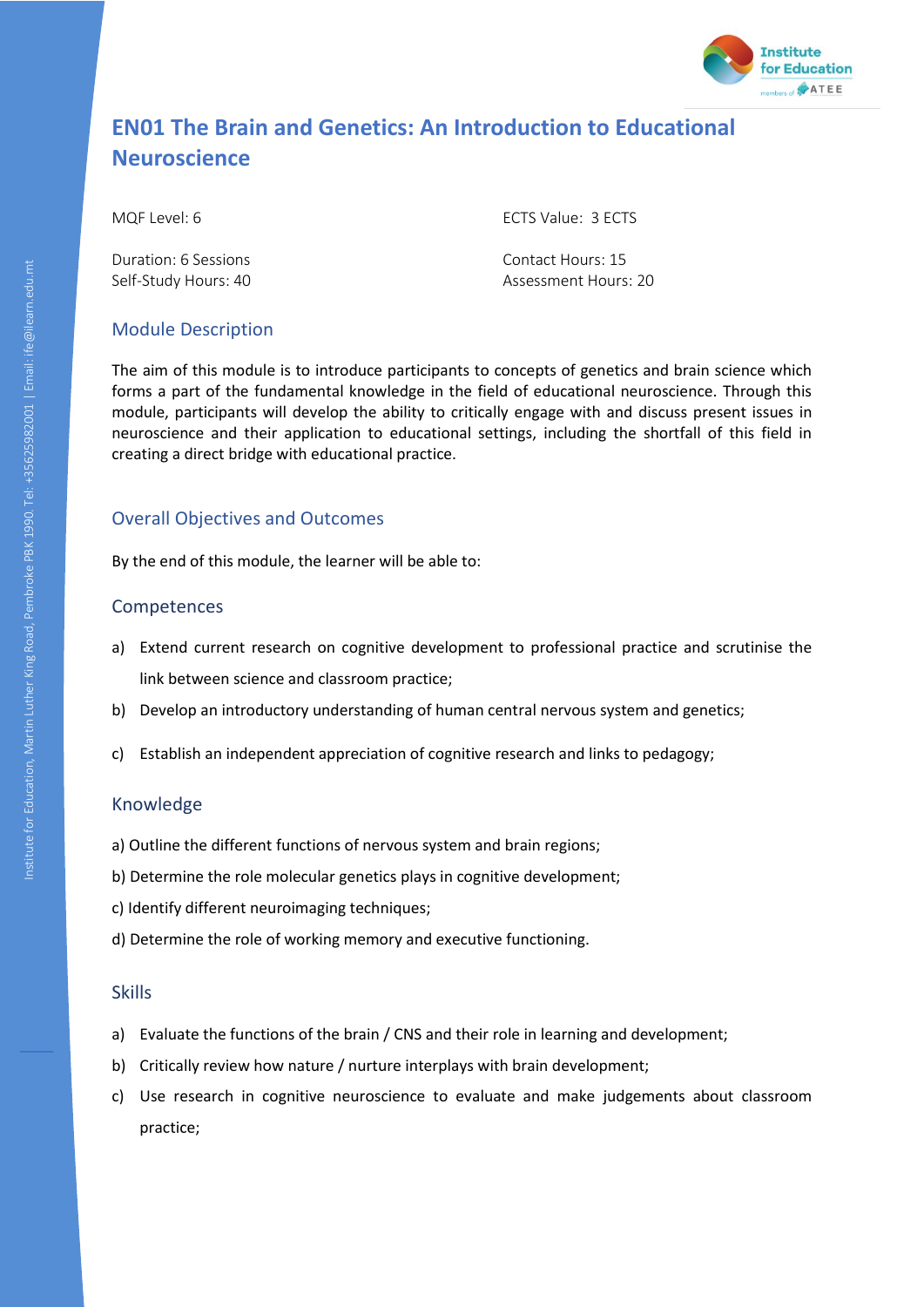

d) Expand the understanding of quantitative research and descriptive statistics to access and critically research literature on educational neuroscience.

## Mode of Delivery

This module adopts a blended approach to teaching and learning. Information related to the structure and delivery of the module may be accessed through the IfE Portal. For further details, kindly refer to the Teaching, Learning and Assessment Policy and Procedures found on the Institute for Education's website.

## Assessment Methods

This module will be assessed through: Research Assingment and Online Tasks/Reflections.

## Suggested Readings

#### **Core Reading List**

- 1. Patten, K. E. & Campbell, S. R. (2011) *Educational Neuroscience : Initiatives and Emerging Issues*. John Wiley & Sons.
- 2. Mayer, R. E. (2016) *How can brain research inform academic learning and instruction?* Springer Science.
- 3. Pera, A. (2014) *The integration of cognitive neuroscience in educational practice*. Woodside.
- 4. Patten, K. E. & Campbell, S. R. (2011) *Educational Neuroscience : An Introduction*. John Wiley & Sons.
- 5. *Self-Control on Perceived Maternal and Paternal Socialization: Results from a Longitudinal Sample of Twins*. Springer Science
- 6. Mareschal, D., Butterworth, B., & Tolmie, A. (Eds.). (2013). *Educational Neuroscience*. John Wiley & Sons.
- 7. Howard-Jones, P. (2009). *Introducing neuroeducational research: Neuroscience, education and the brain from contexts to practice*. Routledge.
- *8.* Beaver, M. V. (2010) *The Effects of Genetics, the Environment, and Low*

#### **Supplementary Reading List**

- *1.* Moberg, T., Lichtinstein, P., Forsman, M. & Larrson, H. (2011) *Internalizing Behavior in Adolescent Girls Affects Parental Emotional Overinvolvement: A Cross-lagged Twin Study*. Springer Science
- *2.* Ferrari, M. (2011) *What can Neuroscience bring to Education?* John Wiley & Sons.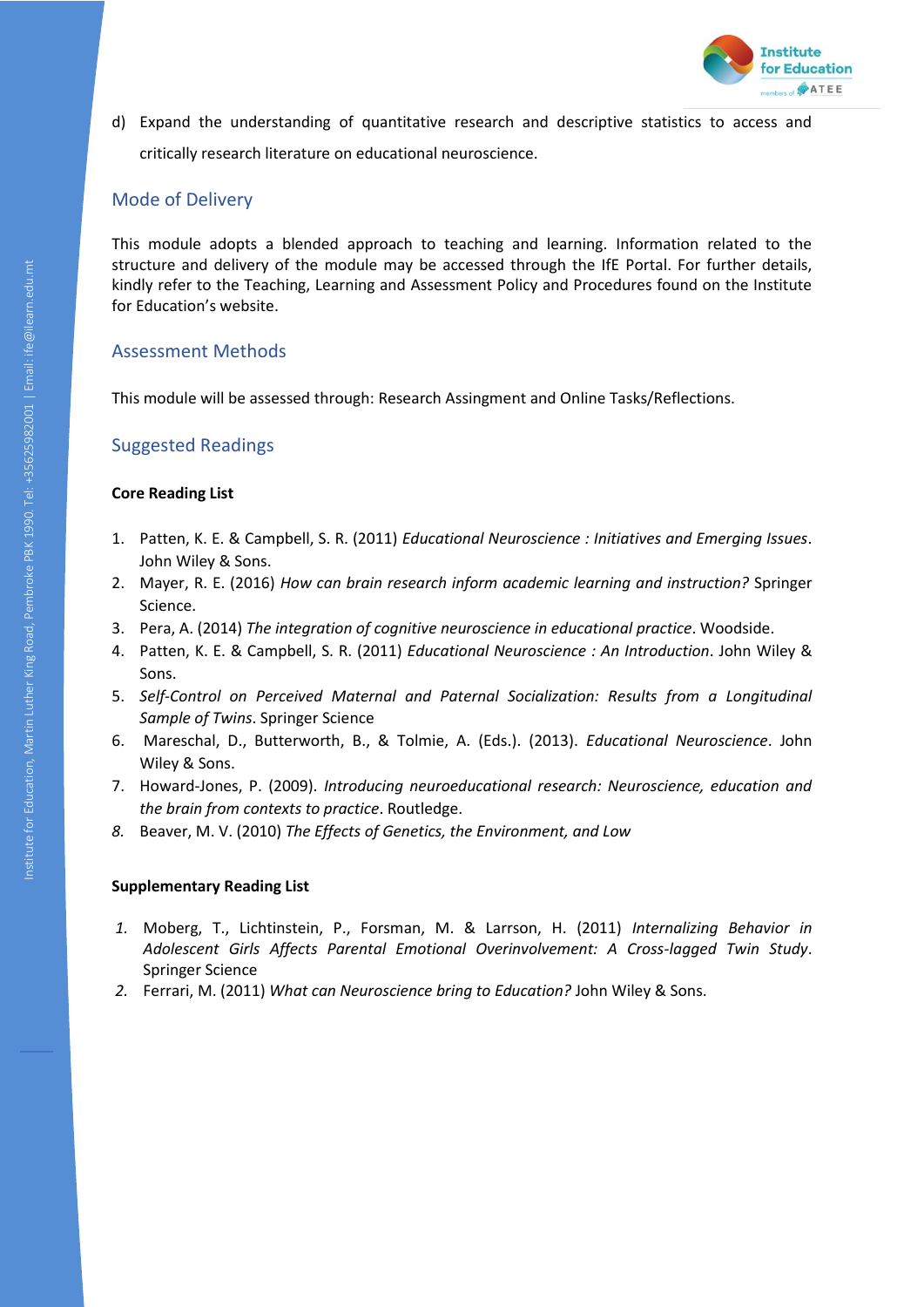

## **EN02 Cognitive Neuroscience and Learning**

Duration: 8 Sessions Contact Hours: 20

MQF Level: 6 ECTS Value: 4 ECTS

Self-Study Hours: 50 Assessment Hours: 30

## Module Description

This module provides learners with the opportunity to analyse and interpret various studies relating to cognition and learning and infer changes to classroom practice to further improve learning. In this module, learners will explore various processes in the brain and apply current research to education. Topics covered will include: executive functioning, attention, working memory, early and adolescent brain, retrieval and transfer of knowledge.

## Overall Objectives and Outcomes

By the end of this module, the learner will be able to:

#### Competences

- a) Link the role of executive functioning to attention and its effect on academic achievement;
- b) Develop an understanding of the importance of sleep on learning;
- c) Demonstrate an understanding on sensitive periods in brain development;
- d) Devise a link between retrieval and transfer of knowledge and how this can be tackled in the classroom.

#### Knowledge

- a) Broaden their understanding of visual perception and attention;
- b) Expand their knowledge on different kinds of development and sensitive periods (emotional, social);
- c) Identify techniques that promote transfer of learning.

#### Skills

- a) Apply cognitive research to the classroom to support learning;
- b) Evaluate how working memory, executive functioning and visual perception relate to effective learning;
- c) Associate research-based evidence on how content retrieval and application of knowledge can be improved.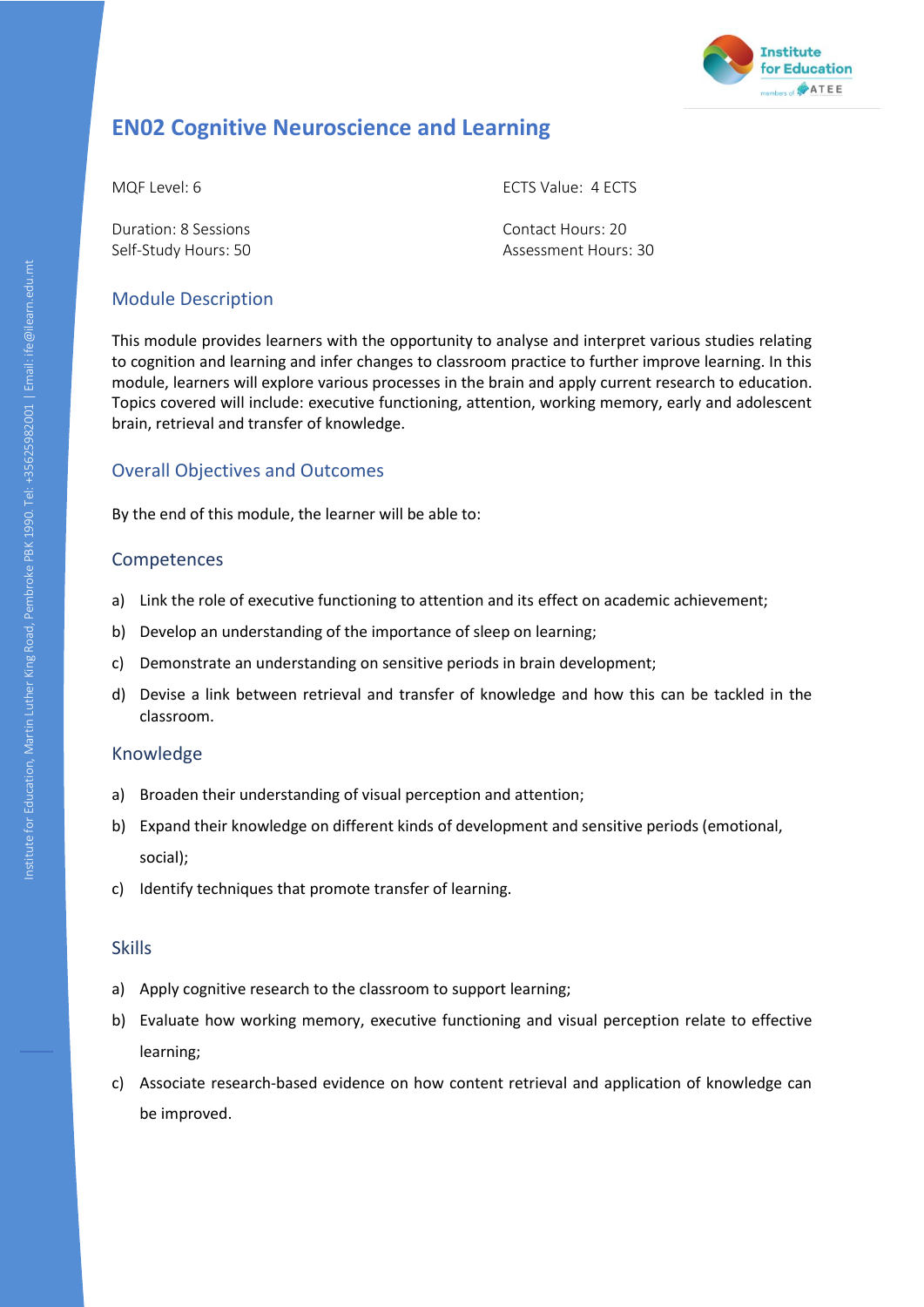

## Mode of Delivery

This module adopts a blended approach to teaching and learning. Information related to the structure and delivery of the module may be accessed through the IfE Portal. For further details, kindly refer to the Teaching, Learning and Assessment Policy and Procedures found on the Institute for Education's website.

## Assessment Methods

This module will be assessed through: Presentation, Online and Practical Tasks/Reflections.

## Suggested Readings

#### **Core Reading List**

- 1. Beruenger, C., Miranda, A., Colomer, C., Baixauli, I. & Rosello B. (2017) *Contribution of Theory of Mind, Executive Functioning, and Pragmatics to Socialization Behaviors of Children with High Functioning Autism*. Springer Science.
- 2. Karmiloff Smith, A. (2010) *Neuroimaging of the Developing Brain: Taking developing seriously*. Wiley-Liss, Inc.
- 3. Kelly, A. E. (2011) *Can Cognitive Neoroscience Ground a Science for Learning?* John Wiley & Sons.
- 4. Kirk, H., Gray, K., Ellis, K., Taffe, J. & Cornish, K. (2017) *Impact of Attention Training on Academic Achievement, Executive Functioning, and Behavior: A Randomized Controlled Trial*. Washingtion.
- 5. Thomas, M. & Victoria, K. (2009) *Sensitive periods in brain development – implications for education policy*. European Psychiatric Review

#### **Supplementary Reading List**

- 1. Diamond, A. (2010) *The Evidence Base for Improving School Outcomes by Addressing the Whole Child and by Addressing Skills and Attitudes, Not Just Content*. Taylor & Francis.
- 2. Dundar, S., Ayvaz, U. (2016) *From Cognitive to Educational Neuroscience*. Canadian Centre of Science and Education.
- 3. Whitted, K. (2011) *Understanding how social and emotion skills deficit contribute to school failure.* Taylor & Francis.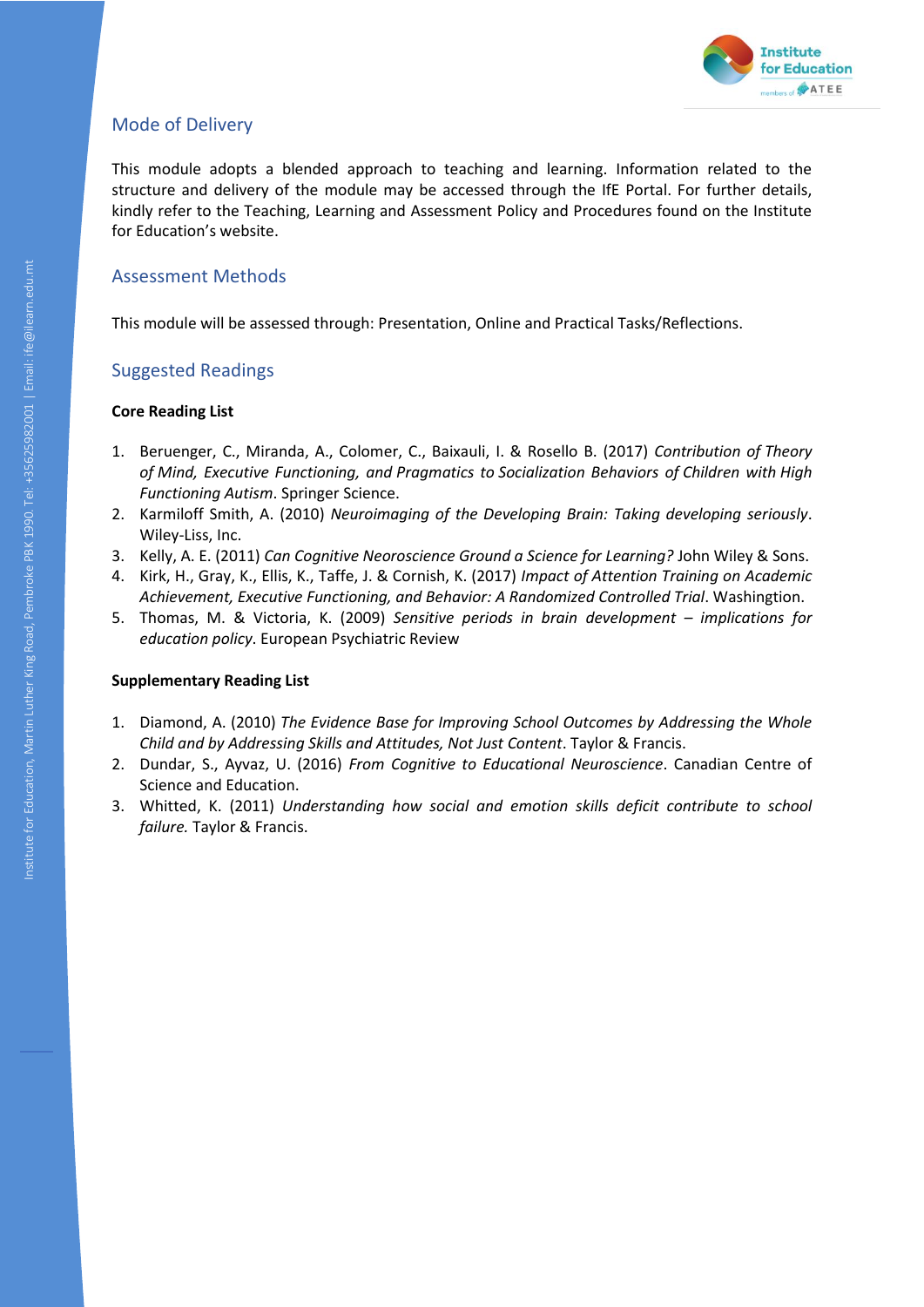

## **EN03 Developmental Neuroscience**

MQF Level: 6 ECTS Value: 3 ECTS

Duration: 6 Sessions Contact Hours: 15 Self-Study Hours: 40 Assessment Hours: 20

## Module Description

Through this module, participants will be given the opportunity to observe cognitive and language development from the early stages of life up to adoloscence and adulthood including typical and atypical development. In turn, this will lead to further research on the application of neuroscience to classroom practice and how various studies have shown how to harness this development and direct it to improve learning.

## Overall Objectives and Outcomes

By the end of this module, the learner will be able to:

## Competences

- a) Support learners with developmental disorders and create adequate learning experiences;
- b) Develop knowledge on the different areas involved in brain development and how each can inform research-based education;
- c) Formulate interventions based on language development.

## Knowledge

- a) Describe the different rates of brain plasticity during the early years of an individual and in adolescence;
- b) Determine brain differences in atypical development and subsequent impact to the classroom;
- c) Identify key stages in language development.

#### Skills

- a) Link knowledge of the biological processes involved in early development and other critical stages to the educational process;
- b) Critically Analyse several developmental disorders and how these interplay with academic achievements;
- c) Critically evaluate the development of the social side of the brain.